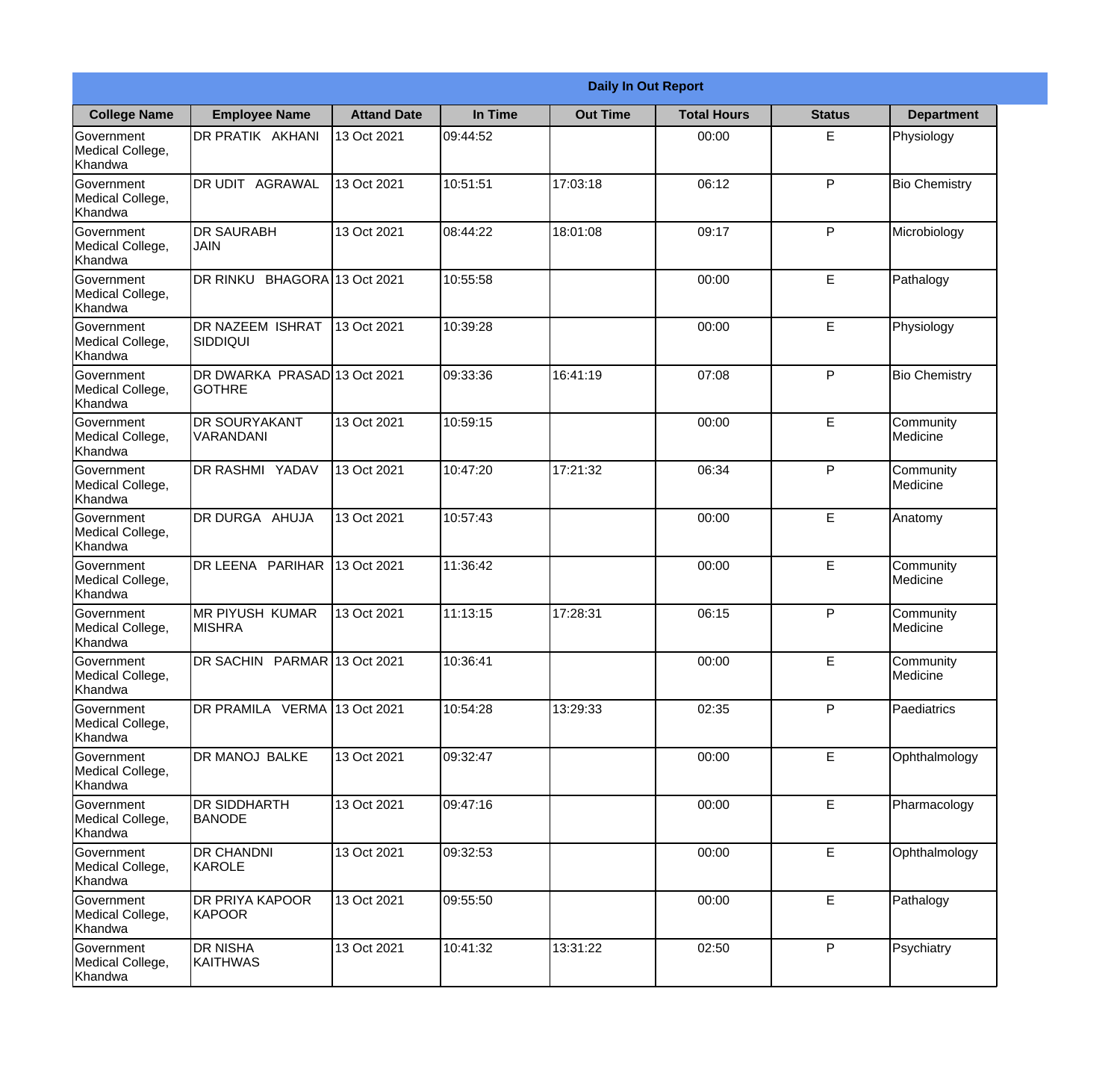| <b>Designation</b>                  | Category            |
|-------------------------------------|---------------------|
| Assistant Professor Non Clinical    |                     |
| Associate Professor Non Clinical    |                     |
| Associate Professor Para Clinical   |                     |
| <b>Assistant Professor</b>          | Para Clinical       |
| Professor                           | <b>Non Clinical</b> |
| Demonstrator/Tutor   Non Clinical   |                     |
| Demonstrator/Tutor   Para Clinical  |                     |
| <b>Assistant Professor</b>          | Para Clinical       |
| Demonstrator/Tutor                  | Non Clinical        |
| <b>Assistant Professor</b>          | Para Clinical       |
| Statistician                        | Para Clinical       |
| Assistant Professor   Para Clinical |                     |
| Professor                           | Clinical            |
| Assistant Professor   Clinical      |                     |
| Associate Professor Para Clinical   |                     |
| <b>Assistant Professor</b>          | Clinical            |
| Demonstrator/Tutor   Para Clinical  |                     |
| Assistant Professor   Clinical      |                     |

## **Daily In Out Report**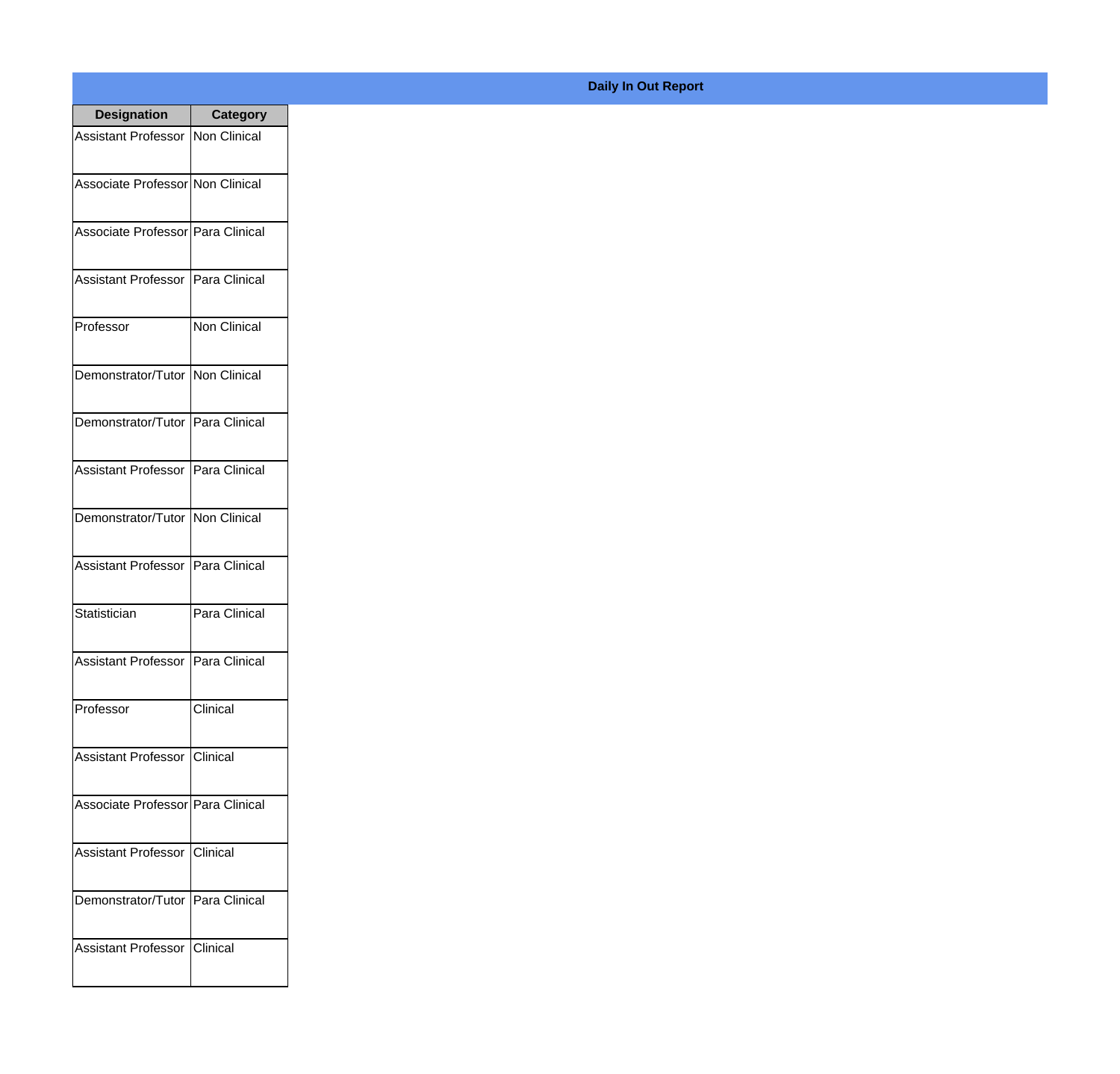|                                                  |                                         |             |          |          | <b>Daily In Out Report</b> |    |                              |
|--------------------------------------------------|-----------------------------------------|-------------|----------|----------|----------------------------|----|------------------------------|
| <b>Government</b><br>Medical College,<br>Khandwa | DR SHAIKH M.KHALIQ 13 Oct 2021          |             | 11:27:11 |          | 00:00                      | E. | <b>Bio Chemistry</b>         |
| Government<br>Medical College,<br>Khandwa        | <b>DR RAJU</b>                          | 13 Oct 2021 | 10:14:10 |          | 00:00                      | E  | Forensic<br>Medicine         |
| Government<br>Medical College,<br>Khandwa        | <b>DR RANJEET</b><br><b>BADOLE</b>      | 13 Oct 2021 | 10:50:14 | 14:42:38 | 03:52                      | P  | <b>General Medicine</b>      |
| <b>Government</b><br>Medical College,<br>Khandwa | <b>DR PRIYESH</b><br><b>IMARSKOLE</b>   | 13 Oct 2021 | 11:15:53 | 17:37:19 | 06:22                      | P  | Community<br><b>Medicine</b> |
| Government<br>Medical College,<br>Khandwa        | <b>DR SANGEETA</b><br><b>CHINCHOLE</b>  | 13 Oct 2021 | 10:57:59 |          | 00:00                      | E  | Physiology                   |
| Government<br>Medical College,<br> Khandwa       | <b>DR NISHA MANDLOI</b><br>PANWAR       | 13 Oct 2021 | 09:49:05 |          | 00:00                      | E  | Obstetrics &<br>Gynaecology  |
| Government<br>Medical College,<br>Khandwa        | DR NANDINI DIXIT                        | 13 Oct 2021 | 11:44:15 |          | 00:00                      | E. | Paediatrics                  |
| <b>Government</b><br>Medical College,<br>Khandwa | <b>DR SATISH</b><br>ICHANDEL            | 13 Oct 2021 | 10:32:52 |          | 00:00                      | E  | Pharmacology                 |
| <b>Government</b><br>Medical College,<br>Khandwa | <b>DR MUKTESHWARI</b><br><b>I</b> GUPTA | 13 Oct 2021 | 12:00:05 |          | 00:00                      | E. | Pharmacology                 |
| Government<br>Medical College,<br>Khandwa        | DR YASHPAL RAY                          | 13 Oct 2021 | 16:03:43 |          | 00:00                      | E  | Anatomy                      |
| <b>Government</b><br>Medical College,<br>Khandwa | RENU WAGHMARE                           | 13 Oct 2021 | 09:24:47 | 15:15:34 | 05:51                      | P  | Community<br>Medicine        |